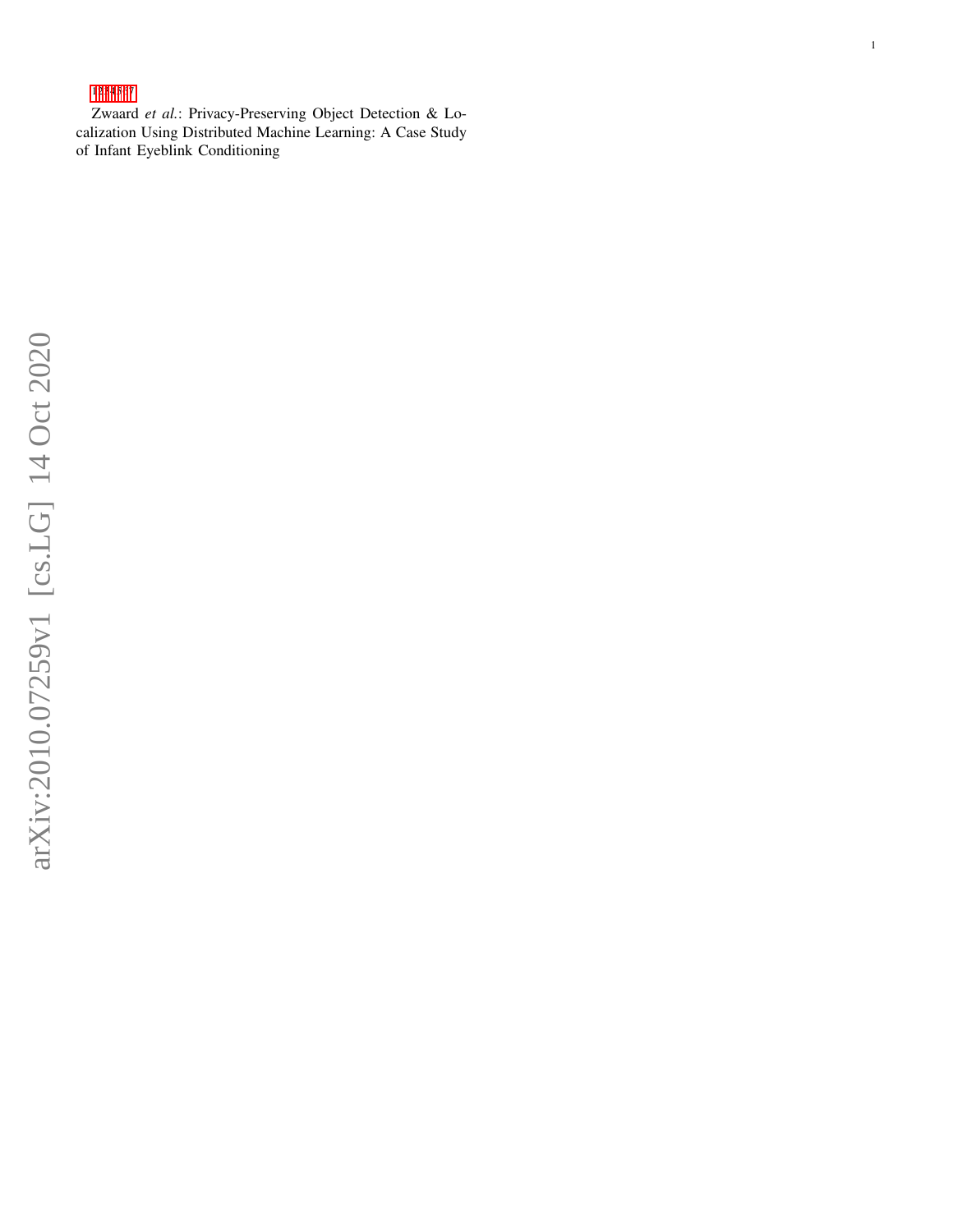# Privacy-Preserving Object Detection & Localization Using Distributed Machine Learning: A Case Study of Infant Eyeblink Conditioning

Stefan Zwaard, Henk-Jan Boele, Hani Alers, Christos Strydis, Casey Lew-Williams, and Zaid Al-Ars

*Abstract*—Distributed machine learning is becoming a popular model-training method due to privacy, computational scalability, and bandwidth capacities. In this work, we explore scalable distributed-training versions of two algorithms commonly used in object detection. A novel distributed training algorithm using Mean Weight Matrix Aggregation (MWMA) is proposed for Linear Support Vector Machine (L-SVM) object detection based in Histogram of Orientated Gradients (HOG). In addition, a novel Weighted Bin Aggregation (WBA) algorithm is proposed for distributed training of Ensemble of Regression Trees (ERT) landmark localization. Both algorithms do not restrict the location of model aggregation and allow custom architectures for model distribution. For this work, a Pool-Based Local Training and Aggregation (PBLTA) architecture for both algorithms is explored. The application of both algorithms in the medical field is examined using a paradigm from the fields of psychology and neuroscience – eyeblink conditioning with infants – where models need to be trained on facial images while protecting participant privacy. Using distributed learning, models can be trained without sending image data to other nodes. The custom software has been made available for public use on GitHub: https://github.com/SLWZwaard/DMT. Results show that the aggregation of models for the HOG algorithm using MWMA not only preserves the accuracy of the model but also allows for distributed learning with an accuracy increase of 0.9% compared with traditional learning. Furthermore, WBA allows for ERT model aggregation with an accuracy increase of 8% when compared to single-node models.

*Index Terms*—distributed machine learning, computer vision, facial images, landmark detection, privacy protection.

#### I. INTRODUCTION

**D** ISTRIBUTED machine learning allows models to be partially trained on a local basis and then aggregated partially trained on a local basis and then aggregated into a new model, for example on a central server [\[1\]](#page-11-0). For research involving images or videos of human participants, this method serves the important purpose of protecting an individual's privacy by keeping the data local to the collection

S. Zwaard is with The Hague University of Applied Sciences, The Hague, The Netherlands, e-mail: S.L.W.Zwaard@hhs.nl

H.-J. Boele is with the Princeton Neuroscience Institute, Princeton, NJ 08544, USA, e-mail: hboele@princeton.edu

H. Alers is with The Hague University of Applied Sciences, The Hague, The Netherlands, e-mail: Hal@hhs.nl

C. Strydis is with the Erasmus University Medical Center, Rotterdam, The Netherlands, e-mail: c.strydis@erasmusmc.nl

C. Lew-Williams is with the Department of Psychology at Princeton University, Princeton, NJ 08544, USA, e-mail: caseylw@princeton.edu

Z. Al-Ars is with the Delft University of Technology, Delft, The Netherlands, e-mail: z.al-ars@tudelft.nl

We thank Prof. S.S.-H. Wang (Princeton Neuroscience Institute) for intellectual and financial support.

point [\[2\]](#page-11-1). However, this approach has other advantages, including distribution of the required processing power needed for machine learning, which eliminates the need for heavy central servers, as well as reduction of data communication bandwidth requirements for transferring large amounts of data between nodes.

In order to enable distributed training, algorithms need to be developed for effective model aggregation that result in little (or no) loss in accuracy. In this paper, we focus on aggregation of a Linear Support Vector Machine (L-SVM) classifier-based object detection using a Histogram of Orientated Gradients (HOG) feature extractor, the HOG-algorithm [\[3\]](#page-11-2), [\[4\]](#page-11-3), as well as a landmark localization algorithm called Ensemble of Regression Trees (ERT) [\[5\]](#page-11-4), [\[6\]](#page-11-5). Both are common algorithms used in face- and feature-detection applications [\[7\]](#page-11-6), [\[8\]](#page-11-7). The HOG-algorithm is used to detect objects such as human faces or road signs. For each object and its orientation, a specific model needs to be trained. For localizing landmarks on an object, such as dots around a person's eye, ERT is used to place a predefined shape of landmarks on the object. The predefined shape is then shifted and warped into place over multiple iterations. This ERT model needs to be trained for each specific situation or context within a dataset.

In order to train new models, annotated datasets are needed. However, these datasets should be specific for the conditions of the test setup to achieve the most accurate results. For face detection, specific datasets might be needed for multiple facial orientations or ages. For general face and object detection, publicly available datasets are often available. However, if specific images introduce noise or other variability, such as uncommon objects or equipment visible on the face, publicly available datasets do not help. Privacy is also a major limiting factor for image availability due to, for example, GDPRcompliance issues [\[9\]](#page-11-8).

In this work, new distributed-training algorithms for the HOG-algorithm and ERT are explored to allow training of new models across multiple nodes without sharing the original data. For the HOG-algorithm, we introduce a Mean Weight Matrix Aggregation (MWMA) training algorithm, while for ERT models, a Weighted Bin Aggregation (WBA) training algorithm is proposed. For both algorithms, a Pool-Based Local Training and Aggregation (PBLTA) distribution architecture is examined, where models can be shared with a pool to all participating parties. Without loss of generality, we prototype and test the two algorithms using a cutting-edge case which motivated this work in the first place and is borrowed from the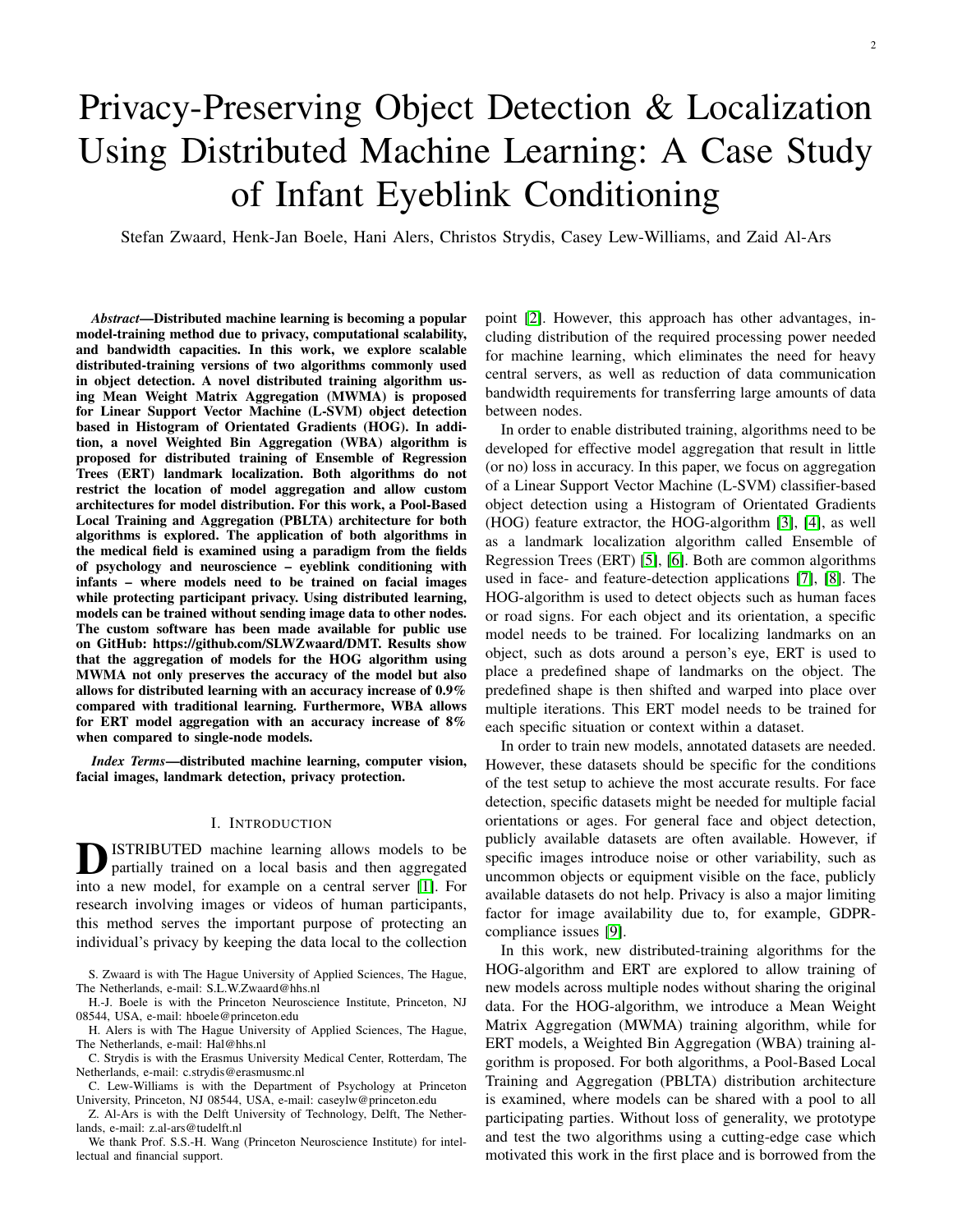fields of psychology and neuroscience, called eyeblink conditioning (EBC). EBC is a behavioral, Pavlovian-training [\[10\]](#page-11-9) experiment where the participant trains a response to a repeated stimulus, providing a general biomarker for neurodevelopmental diseases [\[11\]](#page-11-10). Privacy concerns are currently limiting the training of new models in EBC, where we use computer vision to automate the eye-tracking experiments. These cutting-edge experiments are currently being conducted as a joint project between the Princeton Neuroscience Institute (PNI), the Department of Psychology at Princeton University, and the Department of Neuroscience at the Erasmus Medical Center (EMC). EBC measurements of both adult and infant populations are taken through the use of camera equipment, rather than physically attached sensors, in order to increase patient comfort.

Previous work has shown that it is possible to detect the blinking of an eye in video footage in real time [\[8\]](#page-11-7). This process works by using a GPU-accelerated version of the HOG-algorithm-based face detector and a multithreaded ERT landmark localizer, which can then be used to calculate eyelid closure based on Eye Aspect Ratio (EAR) [\[12\]](#page-11-11). This process works with high accuracy on an adult population using the AFLW database [\[13\]](#page-11-12). However, to improve accuracy on an infant population in an EBC test setting, where an air puff device is visible on the participant's head, new models need to be trained on both face detection and landmark localization.

Due to privacy concerns related to the images of infants' faces, participating institutes cannot readily share the required data for training. Written consent is needed from infants' parents, which severely limits experimental-data availability. Moreover, new GDPR laws in the EU make sharing of data between the EU and the US even more challenging [\[14\]](#page-11-13). However, our approach does not require multiple research teams to have the actual data; rather, just the final trained model inference results. Thus, distributed training of the needed models is introduced to overcome participant privacy concerns and to make collaboration possible in the first place.

This paper makes the following contributions:

- MWMA, a new scalable algorithm to allow distributed training of the HOG object-detection models using mean matrix averaging, independent of model-distribution architecture and without privacy concerns.
- WBA, a new scalable algorithm for the distribution of ERT model training using output averaging, independent of model-distribution architecture and without privacy concerns.
- Exploration of a Pool-Based Local Training and Aggregation (PBLTA) architecture to share the locally trained submodels or aggregated models between multiple research organizations.
- Achieving an increase in accuracy when creating models using the distributed approach compared to traditional learning for the HOG-algorithm and compared to a single-node model for the ERT models.

This paper is organized as follows. Section [II](#page-2-0) discusses the background and significance of the approach we introduce in this research. Section [III](#page-3-0) describes related work in the use of distributed training for the ERT and HOG-algorithms. Sec-



<span id="page-2-1"></span>Fig. 1. Difference between traditional model training (where a new model is trained from a single large dataset) versus distributed model training (where multiple partial models are first trained on locally available data before merging into a new, centralized model).

tion [IV](#page-4-0) presents a method to distribute the training of objectdetection models, using infant eyeblink conditioning as a test case, including measures of its accuracy. Section [V](#page-7-0) presents a method to distribute the training of landmark localization models and measures its accuracy. Then, Section [VI](#page-10-0) presents a pool-based approach for practical model distribution.

# II. BACKGROUND

#### <span id="page-2-0"></span>*A. Traditional centralized model training*

In traditional model training, all available training data are aggregated in a central location and used to train a target model, typically from scratch. The specific way a model is trained and the way the training data are formatted depends on the type of machine-learning algorithm used. For example, for industrial machine learning [\[15\]](#page-11-14), [\[16\]](#page-11-15), if data from multiple sensors or locations are used, all data must be sent to a central location for training, which generally requires high-bandwidth communication as well as a high-end infrastructure for storage and processing capacity [\[17\]](#page-11-16), [\[18\]](#page-11-17), [\[19\]](#page-12-0).

In this work, with EBC as a case study, the current version of the software used to process video data to detect eyeblinks requires two models: one for face detection using the HOG-algorithm, and one for landmark localization using ERT to position and adjust 68 landmarks on facial images. Our baseline implementation is based on a centralized model training approach, where both models are trained on annotated facial data in a traditional way (see Figure [1\)](#page-2-1). The training data are collected at both the EMC and PNI, requiring that facial data must be shared between the two teams. These facial data are not time-sensitive and do not require highend infrastructure or high-speed bandwidth for sharing, but the data cannot be shared freely due to considerations about participant privacy. International data-sharing agreements with multiple institutions are required in order to enable meaningful communication between research teams.

#### *B. Distributed model training*

Distributed machine learning is gaining popularity in sectors ranging from industry to the medical domain. Example use cases can be found in industrial process control [\[17\]](#page-11-16), the oil and gas industry [\[20\]](#page-12-1), cardiovascular-disease prediction [\[21\]](#page-12-2), medical imaging [\[22\]](#page-12-3) and the prediction of post-radiotherapy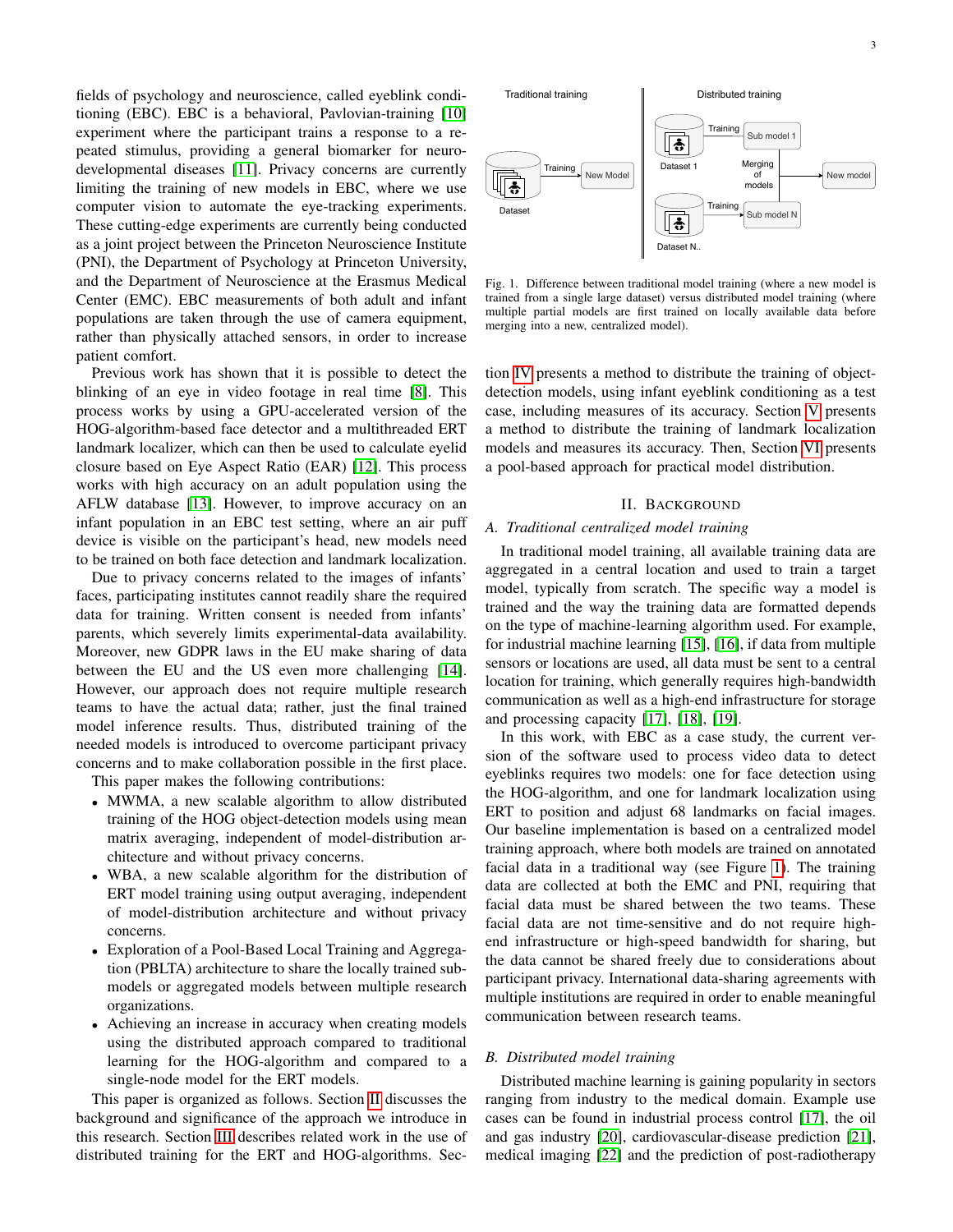dyspnea [\[23\]](#page-12-4). In the industrial sector for instance, traditional machine learning relies on heavy central-computer systems capable of storing and processing data received from multiple sensors [\[19\]](#page-12-0). The switch to distributed learning is then made to save cost and allow more use of local processing power [\[17\]](#page-11-16), [\[18\]](#page-11-17), [\[19\]](#page-12-0). For the medical sector, however, distributed learning is also interesting for its privacy-protection capabilities [\[24\]](#page-12-5), [\[22\]](#page-12-3), [\[23\]](#page-12-4).

Distributed machine learning can be implemented in many ways [\[25\]](#page-12-6), [\[26\]](#page-12-7), depending on the type of machine-learning algorithm used and approach of distribution. Some forms of distributed learning depend on retraining existing models using locally available data, while others merge sub-models together to create a new model. Models can be merged centrally, as is the case in federated machine learning, or locally. In the present work, the approach of creating local sub-models and merging them into a new main model (see Figure [1\)](#page-2-1), using a local model aggregation from a central pool storage, is explored for both SVM as well as ERT models. The central pool offers a hybrid solution where sub and main models are stored on a central server, but aggregation is done locally depending on selected sub-models. This approach is preferred as each participating node can select which sub-models to use. This allows each individual node to create a main model fitted to its specifications, and to prevent unwanted addition of poorly performing sub-models to bring down main model performance. In the EBC case study, this would allow models to be created for adults only, infants only, or a mix of adults and infants. Specific sub-models trained for differences in test setup or participants could also be chosen at will.

#### *C. Eyeblink conditioning*

Eyeblink conditioning (EBC) is a non-invasive behavioral test that is widely used in the fields of psychology and neuroscience [\[11\]](#page-11-10). EBC is based on Pavlovian conditioning [\[10\]](#page-11-9). In the original work on Pavlovian conditioning, dogs learned the association between an auditory cue and the introduction of food. The introduction of food, called the stimulus (US), naturally lead to the production of saliva, which is called the unconditioned response (UR). Repeated pairing of the auditory cue, called the conditional stimulus (CS), with the US gradually led to the development of a conditioned response (CR), i.e., salivation. EBC is almost identical to this classic paradigm introduced by Pavlov but, in this case, the US consists of a mild air puff applied to the eye, which causes the eye to close in response (UR). Repeated pairing of the auditory cue (CS) and the air puff (US) leads to an eyelid closure, the CR, in response to the auditory cue, as shown in Figure [2.](#page-3-1) Typically, the onset of the auditory cue precedes the onset of the air puff by several hundred milliseconds. Standard outcome measures for EBC include the speed of acquiring the association, EBC kinetics (CR amplitude, CR timing), and the retention/extinction of the association.

EBC testing provides several measures of how we learn in our daily lives, including but not limited to associative and motor-sensory learning. It is known now that the essential memory formation for EBC takes place in the cerebellum.



<span id="page-3-1"></span>Fig. 2. Conditioned (right) and unconditioned (left) responses and stimulus of an EBC test where a participant is trained to blink upon introduction of an auditory tone (CS) by pairing the tone with a puff of air in the eye (US).

Several lines of evidence suggest that EBC (in combination with other tests) can be used as a general biomarker for neuro-developmental diseases [\[11\]](#page-11-10). For example, autism spectrum disorder (ASD) is known to be linked to cellular dysfunction [\[27\]](#page-12-8). Studies indicate that individuals with ASD show lower learning scores during delay testing in associationbased tasks [\[28\]](#page-12-9). EBC testing is traditionally done with potentiometers [\[29\]](#page-12-10), EMG [\[30\]](#page-12-11), magnetic distance measurement techniques [\[31\]](#page-12-12), and low-level infrared or laser emitters [\[32\]](#page-12-13). However, for infants and young children, many of these techniques are impractical, expensive, or require facially attached instruments [\[33\]](#page-12-14). Therefore, in this work we use an image processing approach combined with landmark localization algorithms. The use of the object-detection and landmarklocalization algorithm in EBC will be clarified in Section [IV](#page-4-0) and [V.](#page-7-0)

#### III. RELATED WORK

#### <span id="page-3-0"></span>*A. privacy-aware SVM object-detection training*

Overcoming privacy concerns when training SVM models for object detection has been addressed in prior work. In the work of Kitayama et al. [\[34\]](#page-12-15), SVM models for face detection can be trained on encrypted images, without decryption of the images. This is done by using a changed HOG featureextraction process that allows Encrypted then Compressed (EtC) images [\[35\]](#page-12-16), [\[36\]](#page-12-17), [\[37\]](#page-12-18) as input. Extracted HOG features are comparable to those extracted from unencrypted images. This allows all data to be collected on a central location for traditional training of SVM models for object detection. However while the EtC encryption has currently no known vulnerability, it can be hacked with brute-force attacks [\[38\]](#page-12-19). To allow image-processing work to be stored on a public Cloud, the work of Yang et al. [\[39\]](#page-12-20) also allows extraction of HOG features of encrypted images, using Vector Homomorphic Encryption (VHE) on images. This achieved comparable results to using standard HOG features while the server calculating the features does not have the plain image. Similarly, the work of Wang et al. [\[40\]](#page-12-21) uses a Somewhat Homomorphic Encryption (SHE) on images and has HOG feature-extraction methods for both single- and multi-server setups. Both the VHE and SHE are semantically secure as only negligible information can be gained from the chiper text [\[41\]](#page-12-22) and require the recipient of the encrypted images to perform brute-force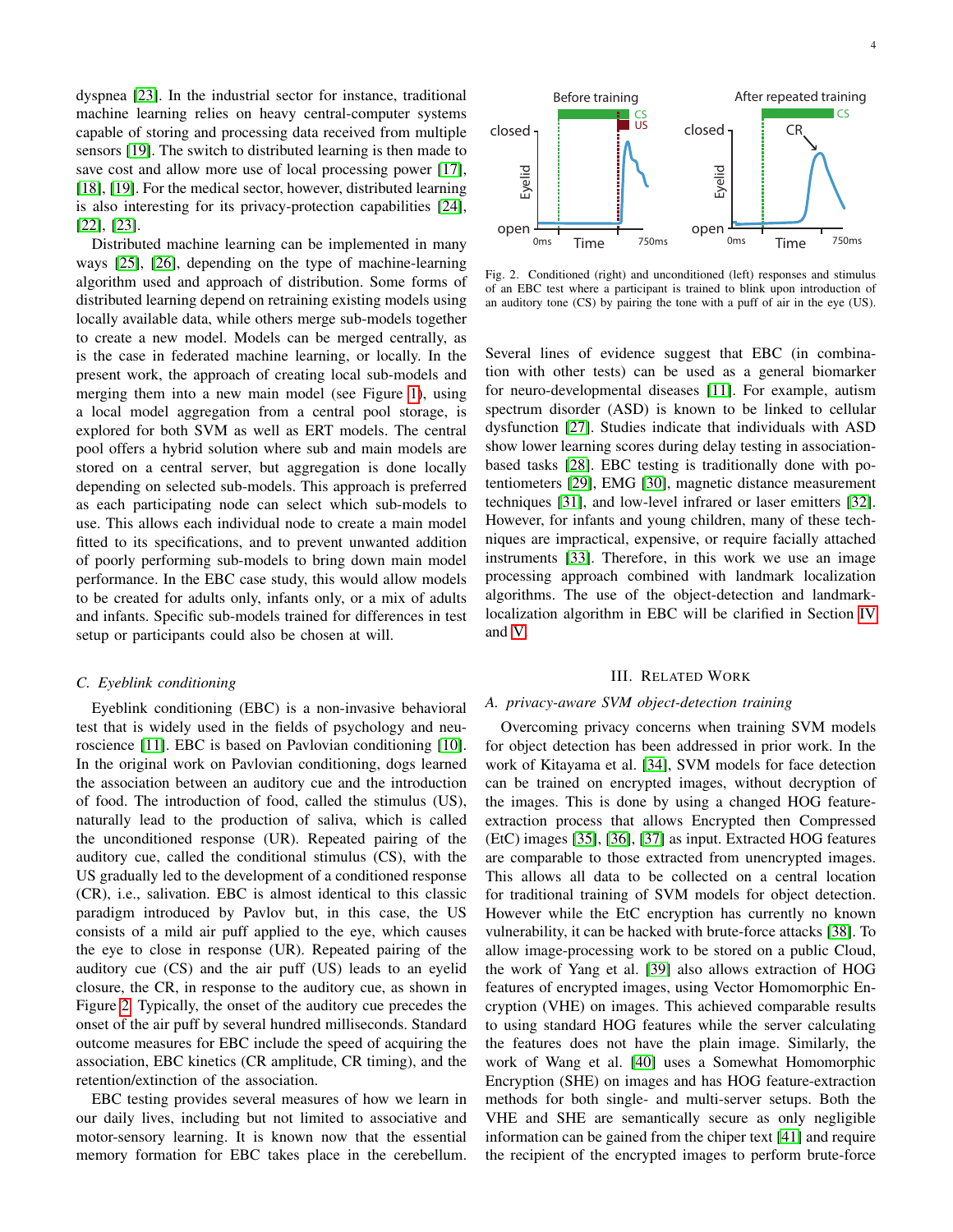attacks to decipher the encrypted images [\[40\]](#page-12-21). In these works, a method was found to extract the HOG features without needing the source images in plain text. These features can then be used to train SVM models for object detection, or in our case study for EBC, a face detector. At the moment of this writing, there is no known way to reverse-engineer these HOG features back to the original images, thus forming no direct privacy risk to sharing annotated HOG features between organizations for SVM model training. However, there are methods that use HOG features for face recognition [\[42\]](#page-12-23) or to extract biometric information like gender from these features [\[43\]](#page-12-24), indicating that not all personal data are lost during feature extraction. Therefore, to prevent current and potential future privacy concerns, in the event that HOG features can be reverse-engineered, our work does not require sharing the HOG features between collaborating organizations. Only sub-models trained from multiple images are shared for the creation of a new model. Although this new model achieves higher accuracy when used on the original training images, indicating whether or not the image is part of the training set [\[44\]](#page-12-25), it cannot lead to extraction of training data from the model itself.

## *B. Privacy-aware ERT landmark localization training*

For the training of decision trees, data can be distributed across multiple nodes, for example because of privacy concerns for data sharing [\[45\]](#page-12-26) or if the total dataset is too large for practical central processing [\[46\]](#page-12-27). Here, we use distributed training, which allows data to be used for training without sharing it with other nodes – an idea that has been explored in existing literature. In the work of Du et al. [\[45\]](#page-12-26), new decision trees are trained from multiple datasets by having each node calculate its own splits and using the best splits for the new tree. The best splits are calculated using the Scalar Product Protocol with the help of an untrusted third-party server. This server also does not have access to the final model. However, their method is limited to two nodes. Vaidya et al. [\[47\]](#page-12-28), using a privacy-preserving distributed ID3 algorithm, allow tree training across multiple nodes, while increasing the needed computation time and communication rounds. Ye et al. [\[48\]](#page-12-29) achieved distributed learning of Stochastic Gradient Boosted Decision Trees (GBDT) through the use of MapReduce and the Hadoop framework, reducing training time when data are distributed across multiple nodes. However, privacy of local data is not preserved as the central system has access to local training data. While these studies discussed the distributed training of trees from portioned data, distributed training of trees can also be accomplished through aggregation of locally trained trees into an ensemble. Multiple forms of treeensemble creation are discussed in the work of Ouyang [\[46\]](#page-12-27). Ensembles can e.g. be created either through boosting [\[49\]](#page-12-30), bagging [\[50\]](#page-12-31) or random forests [\[51\]](#page-12-32). Another solution is found by training trees of the new model locally, and then combining the trees into a singular new tree. This has been investigated using a Fourier-analysis-based technique [\[52\]](#page-12-33), a Meta-learning framework in research by Prodromidis [\[53\]](#page-12-34), and Fisher's linear discriminant as discussed in the work of Ouyang [\[46\]](#page-12-27). For our investigation, we distribute the training process of the ERT model by having each local node train its own ensemble. These ensembles are then aggregated into a new ensemble, where the trees from each local node form their own group with a weighted bin for their output. These groups participate in the final output calculation through the use of an extra weighted layer, averaging the output of all bins. By using this modelcreation method, each local ensemble can reach ideal accuracy during training on its own data model. No direct sharing with other nodes is needed. Models can be created from chosen nodes, for example based on their local performance, allowing dynamic formation of new ERT models.

## IV. FACE-DETECTION MODEL DISTRIBUTION

# <span id="page-4-0"></span>*A. Traditional face-detection algorithm*

The HOG-algorithm responsible for face detection and localization, was originally implemented using the DLib-Library [\[54\]](#page-12-35) and accelerated on GPU [\[8\]](#page-11-7). The HOG-algorithm from DLib is an implementation of the work of Dalal et al. [\[3\]](#page-11-2) with later inclusion of the downscaling pyramid features from the work of Felzenszwalb et al. [\[4\]](#page-11-3). A HOG-based feature extrapolation from given images is used as input for a L-SVMbased sliding window classifier, to classify an area of 80x80 pixels as a face based on its trained models. The face detector from DLib uses 5 models trained on the Labeled Faces in the Wild (LFW) face dataset [\[55\]](#page-12-36), [\[56\]](#page-12-37). Each model represents its own facial orientation: frontal, faces turned left and right, and frontal with the head tilted left and right. Since a single model cannot be trained to include multiple facial orientations (these represent different objects for the L-SVM), inclusion of dedicated models for each facial orientation is needed. Furthermore, since human faces are right/left symmetric, a mirrored version of the left faces in the dataset was used to train the right faces model.

The technical process of face detection, consisting of feature extraction and a detection process described in [\[4\]](#page-11-3), can be summarized in the following 8 steps, which are also visualized in Figure [3.](#page-5-0)

- Scaling: The original image is scaled down with factor 5/6 in iterations using bilinear interpolation until either the width or height of the image is smaller than those of the detection window  $(80\times80)$ . Note that each following step is done on all iterations of the image.
- Gradient computation: For every pixel in the image, the gradient is computed by applying the finite difference filter  $[-1,0,+1]$  for the x-direction at its transpose for the y-direction. The gradient orientation is computed as tan<sup>-1</sup> $\left(\frac{grad_y}{grad}\right)$  $\frac{grad_y}{grad_x}$ ) and discretized into one of eighteen signed directions. The gradient magnitude is calculated as  $\sqrt{grad_x^2 + grad_y^2}$ .
- Histogramization: The image is then divided into cells of  $8\times8$  pixels. Each cell is described by a histogram of eighteen bins, corresponding to the eighteen discrete gradient orientations of the pixels. Each pixel adds its gradient magnitude to the bins corresponding to this gradient orientation of four surrounding histograms. Bilinear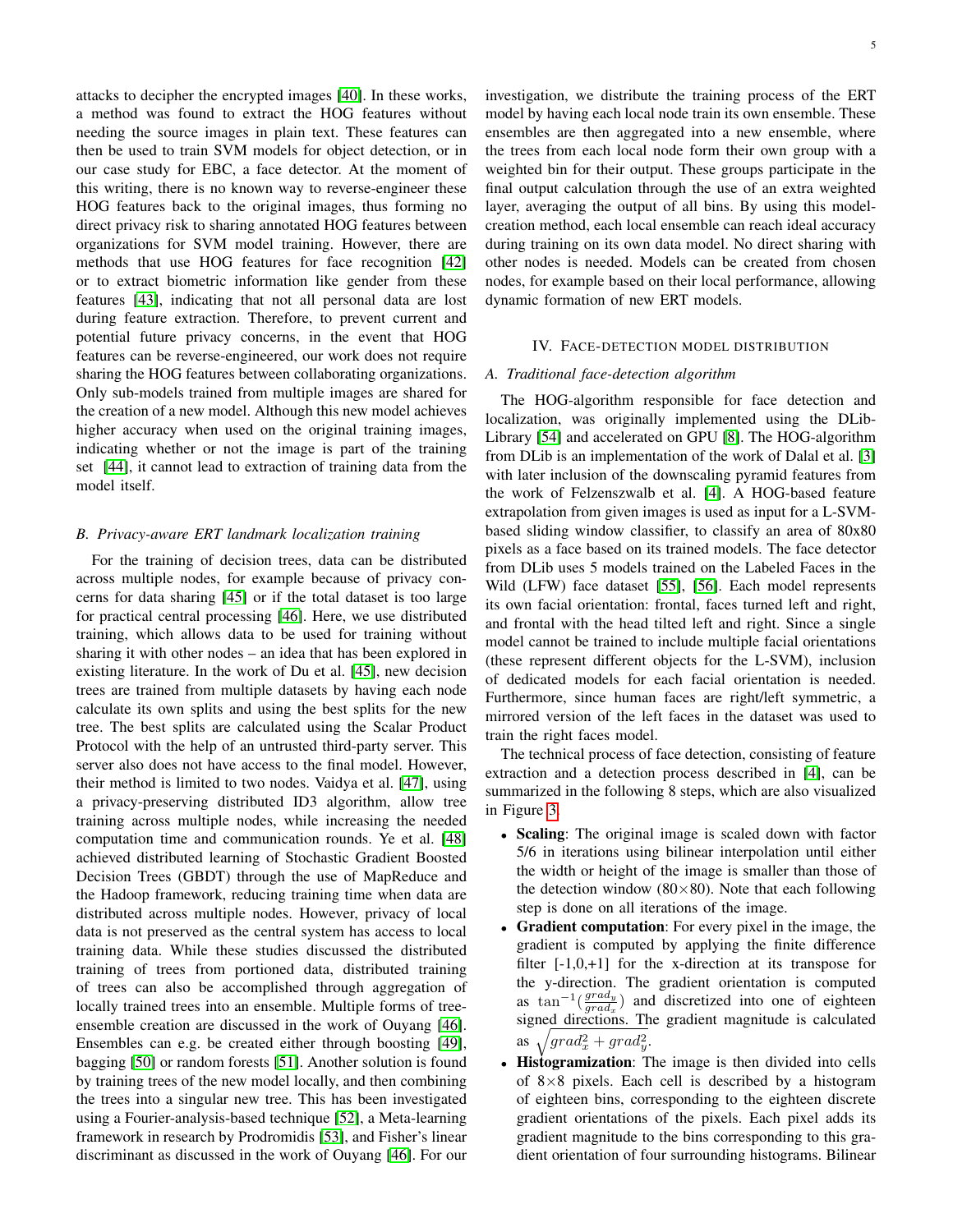

<span id="page-5-0"></span>Fig. 3. Face detection steps using the HOG-algorithm. HOG-features are extracted and used by a L-SVM sliding window classifier for face detection.

interpolation is used to scale the contribution to each of the four histograms based on the location of the pixel.

- Normalization: The energy value of each cell is based on the eighteen bins, using the sum of nine pairs of opposite orientations squared. The energy of each cell is computed with  $\sum_{n=0}^{8} (hist\_bin_n + hist\_bin_{n+9})^2$ . The energy value is then normalized using the energy values itself and its eight surrounding cells.
- Feature computation: The final feature vector of each cell contains 31 features: 18 signed normalized histogram bins, 9 unsigned normalized histogram bins (where opposite orientations have been added together), and 4 gradient energy features, capturing the cumulative gradient energy of square blocks of surrounding cells. This completes the feature extraction phase: the original (scaled down) image is divided into cells of  $8\times 8$  pixels, and each of those cells is described by a total of 31 features. We hereafter refer to this converted image as the feature image.
- Linear classification filter: The classifier is trained with a face size of  $80 \times 80$  pixels, or  $10 \times 10$  cells, totaling 3100 features, which are used as input for the classifier. Each of these features is multiplied by a certain weight. This is done for every area of  $10\times10$  cells in the feature image. The multiplication of the weights is done in two steps. First, a row filter is applied to every feature of every cell, which multiplies the same feature of the ten horizontally neighboring cells with a different weight. The value of each feature of each cell is now the weighted accumulation of its ten horizontal neighbors. Next, the same process is carried out for every cell using a column filter for the ten vertically neighboring cells using the new accumulated values. When this is done, each cell contains a total of 31 features, each representing a weighted accumulation of the same feature of its  $10\times10$  neighboring cells. The total accumulation of these features is the detection score, and the image representing these detection scores for each cell is called the saliency image. As previously stated, there are five classifiers, for five different rotations of the face, each with its own filter values. Therefore, this whole process is repeated five times; once for every classifier.
- **Detection:** The detection score of each cell is compared to the threshold of the classifier. If it is higher than the threshold, the cell is the center of an area of  $10\times10$  cells which is classified as a face. This is done for all five classifiers.
- Non-maximum suppression: To prevent multiple detections of the same face, detections with an overlap of more than 50% are eliminated, and the one with the highest detection score is kept.

## *B. Distributed face-detection algorithm*

The HOG-algorithm requires a trained model, specifically one for each type of object and orientation. For the EBC case study, face-detection models need to be trained. When using the DLib implementation of the HOG-algorithm model training, a traditional approach, a new model is trained using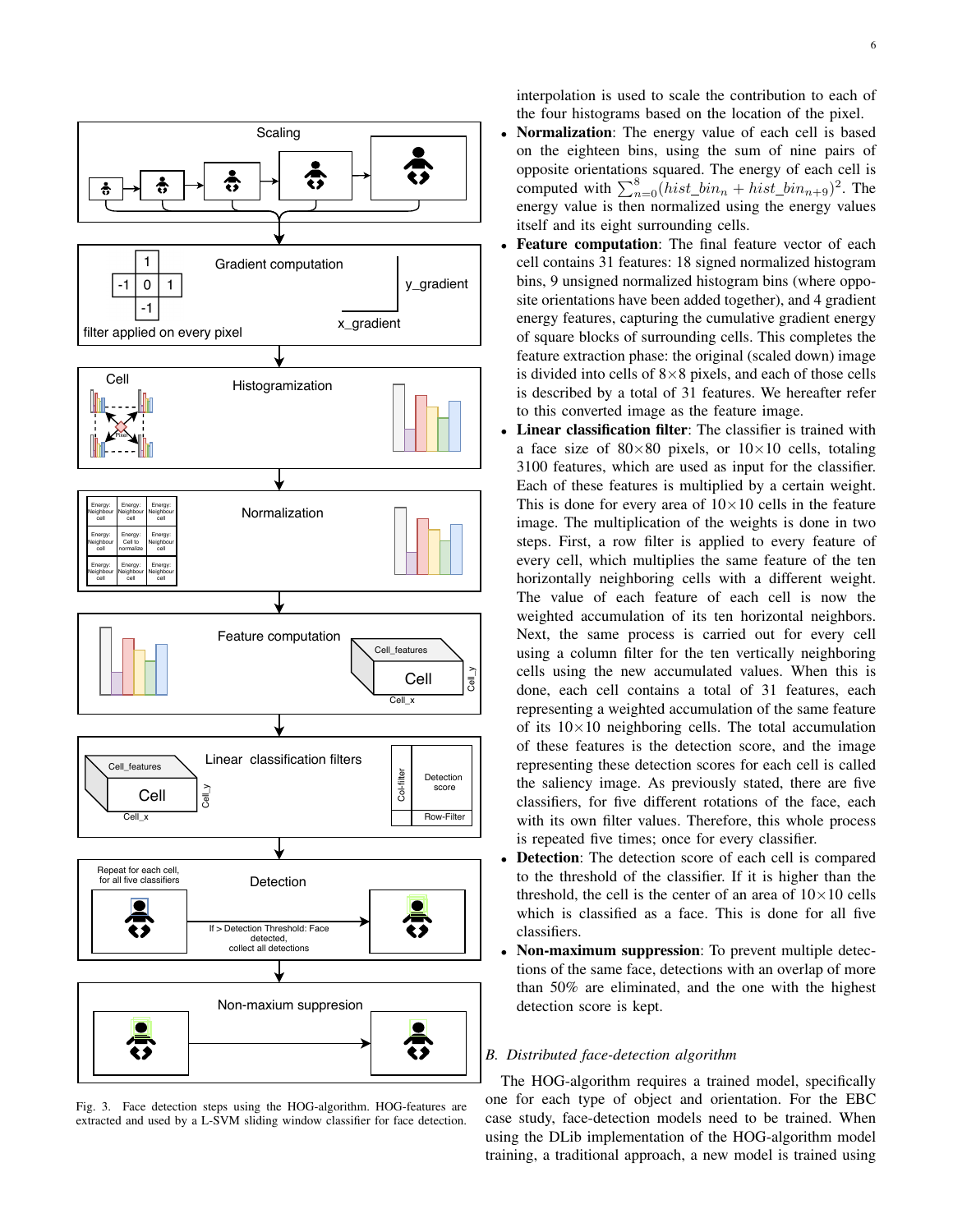a set of images and XML annotation of relevant or to-beignored areas. All data that need to be included for model training need to be available locally. As the training data of the EBC case study require sensitivity about issues of privacy, models need to be trained without sharing the training data. In this section, an average-based distributed training approach, the Mean Weight Matrix Aggregation (MWMA) algorithm, is proposed to enable training of a new model without sharing training data.

The MWMA algorithm, shown in Figure [4,](#page-6-0) has been developed based on the DLib implementation of model training for the HOG-algorithm. Models are trained using the default DLib process, using locally available training data. The MWMA algorithm is able to combine locally trained models from participating nodes into a new model, which represent the full training data used, thus increasing accuracy. Where the MWMA algorithm is performed depends on the model's distribution architecture, which is covered in Section [VI.](#page-10-0) The performance of the MWMA algorithm is scalable, with a complexity of O(N) when models are trained across N nodes, as each node can train its model in parallel and aggregation time is negligible compared to training.

The process of model combination for the HOG-algorithm (using the MWMA algorithm) is based on a mean weightmatrix and feature-extractor from the used models. The steps taken for the creation of a mean weight-matrix and a new model are visualized in Figure [4](#page-6-0) and described in the following steps.

- Weight-matrix initialization: Based on the first model read by the system, a new empty weight matrix is created. This matrix is used during the linear-classification filter step in the detection process. The weight matrix of the first model decides the size of the new matrix. The size of the matrix of a model depends on the detection size in the image. For our system, we use models trained for 80x80 pixels. Models with different detection sizes are incompatible.
- Weight collection and mean calculation: For each unit in the matrix, the weight value of the same unit for all models is collected. A mean is calculated by  $A=\frac{1}{A}$ n  $\sum_{i=1}^{n} p_i = \frac{p_1 + p_2 + \dots + p_n}{n}$ the new aggregated value of the unit in the matrix, p rep- $\frac{1}{n}$ , where A represents resents the unit of each sub-model, and n represents the number of sub-models used in the aggregation process. This is carried out for the entire matrix. Time scales are

computed linearly with the number of sub-models used

for aggregation. • Feature extraction, transfer and saving: The type of feature extraction used by the new model, in this case the HOG feature extraction system, and other related settings like the  $80\times80$  window size, are copied from the first submodel. These and the new weight matrix are saved as a new model. The size of the new model does not increase with the number of sub-models used.

In order to test the MWMA algorithm and the effectiveness of model combination by means of averaging, the accuracy



<span id="page-6-0"></span>Fig. 4. Object detection model training and Mean Weight Matrix Aggregation (MWMA) overview for the HOG-algorithm. A new model can be trained from a selection of local training data, adding the available models together with models trained on other nodes. Models are combined by the MWMA to create a new model, therefore making use of all available training data without sending data between nodes.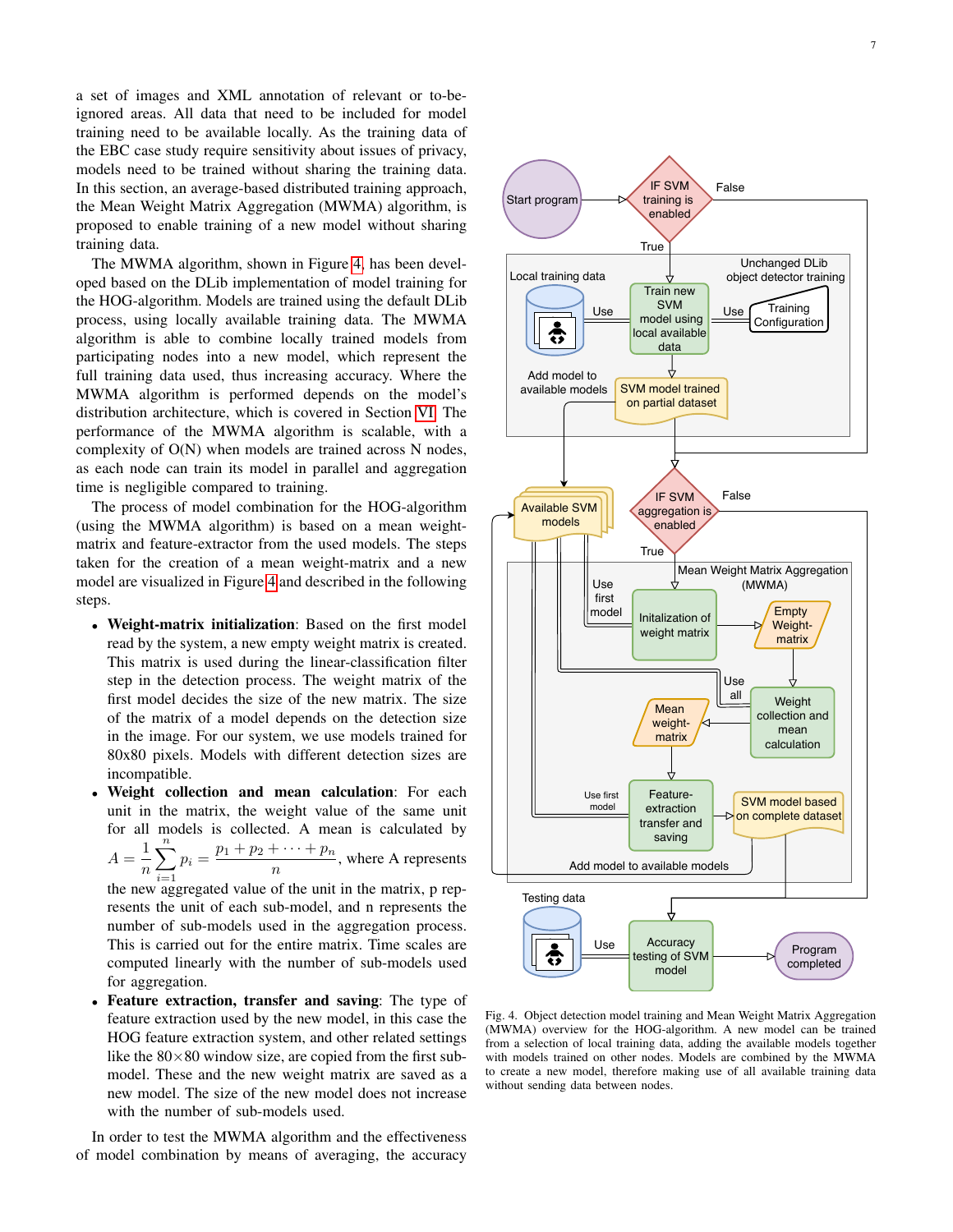<span id="page-7-1"></span>TABLE I TRAINING SETTINGS USED BY FOR DISTRIBUTED SVM TESTING

| <b>Setting</b> | <b>Parameter</b> |
|----------------|------------------|
| C              | 5.0              |
| epsilon        | 0.01             |
| target size    | $80\times80$     |
| upsamle amount | 0                |

of a created model by combining sub-models is measured and compared to a model trained traditionally on the same dataset. Accuracy is measured using recall and precision, where recall describes how many of the existing faces were indeed detected, while precision describes how many of the detected faces were indeed real faces and not false positives. Recall and precision are calculated as follows.

$$
recall = \frac{TP}{TP + FN} \qquad \text{precision} = \frac{TP}{TP + FP} \qquad (1)
$$

Here, TP stands for True Positive, which represents a correct detection made of a face. FP (False Positive) is incorrectly detecting an area as a face, such as a face detected on the dots of a participant's clothing or the air puff device. FN (False Negative) is a failure to detect an actual face correctly.

# *C. Evaluation results*

The algorithm is tested using the DLib annotated version of the LFW database [\[55\]](#page-12-36), [\[56\]](#page-12-37), containing 2323 images, the same dataset used to train the default DLib model. In order to simulate distributed nodes, the dataset is split into 7 segments. Six segments, P1 trough P6, are for training, where each has 333 images. The last segment, consisting of 325 images, forms the test dataset. Sub-models are trained using each of the 6 parts separately, and iterations of parts are combined, e.g., P1+P2 representing the training data of both parts being available for traditional training. The traditional training with all data is represented by Pall. Then models are created using the MWMA algorithm, by combining sub-models until all models are used, e.g., COM(P1+P2) representing a model made from combining P1 and P2.

For the HOG-algorithm training process, the training parameters from Table [I](#page-7-1) were used. The sub-models are then combined in a different order to check possible influences of aggregation order dependency. The use of weighted-model combination is also tested by multiplying the presence of the same model. This allows a model from a selected dataset to influence the averaging process more than other models in order to weigh the end model to the selected dataset. All models are then tested on the test dataset to provide recall and precision results.

Accuracy test results of the HOG-algorithm training and MWMA combination algorithm are stated in Table [II.](#page-7-2) For most tested models, a precision of 1 is measured, which means no False Positives are generated during the testing process for that model. However, this does not indicate a high accuracy as the recall rates are significantly lower. The recall results differ for

<span id="page-7-2"></span>TABLE II ACCURACY RESULTS FOR TRAINING AND MWMA MODEL COMBINATION FOR THE HOG-ALGORITHM.

| <b>Dataset</b>                     | Recall | <b>Precision</b> |
|------------------------------------|--------|------------------|
| LFW-DLib-P1                        | 0.890  | 0.997            |
| LFW-DLib-P2                        | 0.874  | 1                |
| LFW-DLib-P3                        | 0.885  | 1                |
| LFW-DLib-P4                        | 0.885  | 1                |
| LFW-DLib-P5                        | 0.896  | 0.997            |
| LFW-DLib-P6                        | 0.901  | 1                |
| LFW-DLib-P1+P2                     | 0.885  | 1                |
| $LFW-DL$ ib- $P1+P2+P3$            | 0.879  | 1                |
| $LFW-DL$ ib- $P1+P2+P3+P4$         | 0.885  | 1                |
| LFW-DLib-P1+P2+P3+P4+P5            | 0.894  | 1                |
| LFW-DLib-Pall                      | 0.877  | 1                |
| LFW-DLib-COM(P1+P2)                | 0.888  | 0.997            |
| LFW-DLib-COM(P1+P2+P3)             | 0.882  | 1                |
| LFW-DLib-COM(P1+P2+P3+P4)          | 0.885  | 1                |
| LFW-DLib-COM(P1+P2+P3+P4+P5)       | 0.885  | 1                |
| LFW-DLib-COM(P1+P2+P3+P4+P5+P6)    | 0.885  | 1                |
| LFW-DLib-COM(P5+P3+P1+P2+P6+P4)    | 0.885  | 1                |
| LFW-DLib-COM(P2+P1+P6+P4+P3+P5)    | 0.885  | 1                |
| LFW-DLib-COM(P1+P2+P3+P4+P5+P6+P6) | 0.890  | 1                |

most models. The table shows that the model combined from all partial models achieves a higher recall rating of  $\approx 0.885$ , around 0.9% higher than the Pall model trained traditionally on the complete dataset. This indicates that the MWMA algorithm to create models using an averaging method is able to achieve results that are comparable to (if not better than) the traditional approach. One reason that MWMA is able to achieve higher accuracy might be the improved generalization capabilities of the newly created model compared to the models trained using the traditional approach. This improvement has been observed in distributed learning methods before, as in Konecny et al. [\[1\]](#page-11-0), [\[57\]](#page-12-38) and others.

Lastly, as accuracy information does not differ between order variations of the combined models, the proposed system is also deemed order-independent. Therefore, there is no need to take the order of model combination as a consideration while deploying this method in the field. As a result, the distributed model deployment approach discussed in Section [VI](#page-10-0) is orderinvariant as well. In the final model combination, a bias is created towards the P6 model. The increase in accuracy of the resulting model could be accredited to the higher accuracy of the P6 model compared to the other partial models.

#### <span id="page-7-0"></span>V. LANDMARK LOCALIZATION MODEL DISTRIBUTION

## *A. Traditional landmark localization algorithm*

The landmark localization process is used to identify the shape of specific landmarks on an object. In the EBC case study, it is used for facial landmarks, by tracing the locations of 68 landmark dots on the facial image and placing them around the jawline, mouth, nose, and eyes. The locations of these landmarks are then used for further analysis. For an EBC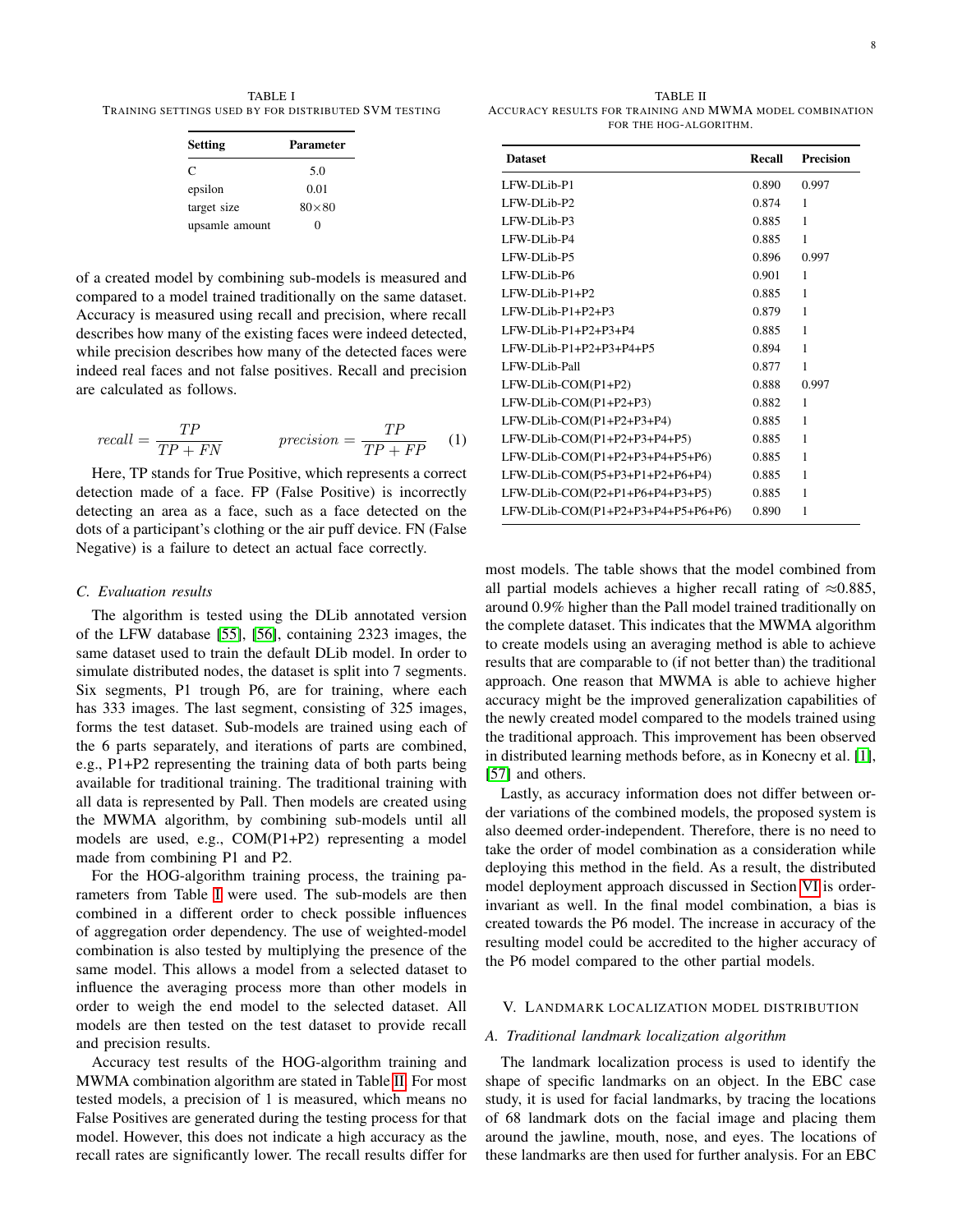experiment, eyeblinks are detected by calculating an Eye Aspect Ratio (EAR) [\[8\]](#page-11-7), using the following formula [\[12\]](#page-11-11): EAR= (||LM44−LM48||+||LM45−LM47||)/(2×||LM43−LM46||), where the LM# represents the used landmark location. This gives an eyelid openness percentage for each processed frame of the video. This percentage is then normalized based on the entire EBC trial, where Normalized = 100−(EAR− MIN EAR)  $\times$  (100/MAX EAR), resulting in eyelid closure percentages. When plotted against frame capture time, this results in an eyelid closure graph, e.g., the left plot in Figure [2.](#page-3-1) This can be used for blink detection, or other EBC parameters like CR amplitude.  $\mathcal{C}$  , at different levels of the cascade initialized with the mean shape centered at the output of a basic Viola  $\mathcal{C}$ split is then found by repeating this process  $\mathcal{L}$ and choosing the one that optimizes our objective. To contain  $\mathcal{L}$ 

Landmark localization uses the Ensemble of Regression Trees (ERT), a cascade-regression-shaped predictor implementation found in DLib [\[8\]](#page-11-7), which is in turn based on the work of Kazemi et al. [\[5\]](#page-11-4). The process of landmark localization starts by placing an initial shape estimate over the center of the faces detected by the face-detection algorithm. This shape estimate is represented by a specific configuration of the 68 landmarks calculated from the mean of all landmark configurations of a training set of facial images. Then a forest of regression trees gradually shifts the position of the landmarks toward the actual facial features using calculated features and pixel intensity. This is an iterative process, where feature calculation and landmark shifting using regression trees is done for each level of the cascade, as visualized in Figure [5.](#page-8-0) The iterative process is summarized in the following steps [\[8\]](#page-11-7).

- Initialization: Initialize the landmark shape estimate. This is the pre-trained mean of all landmark shapes in the training set.
- Feature computation: Calculate the similarity transform between the estimation of the shape at the current cascade level and the original mean-shape estimation. The feature points are indexed relative to the initial mean shape and undergo the same transformation to calculate their position relative to the current shape estimate. Based on this transformation, new locations of the feature points are calculated for the regression trees.
- Regression-tree estimation: Transverse each regression tree in the forest based on pixel intensity differences and threshold values, and add the results of their leaf values to the current landmark shape estimate.
- Repeat: Repeat the feature computation and regression tree estimation step for each level of the cascade.

When using the default ERT model from DLib, also known as the shape predictor model, the forest consists of 500 regression trees, used by each of the 15 levels of the cascade. Each of these 500 trees from the forest has, by default, a depth of 5 layers leading to 16 possible outcomes, also known as leaves. In the layers leading up to the leaves, splits are used to make a decision, either to a next split or to the final leaf for that tree. The forest size, tree depth, and the number of levels in the cascade depend on the training configuration.

# *B. Distributed landmark localization algorithm*

The initial model of the ERT shape predictor and its trees are created during the training process. The currently used model



<span id="page-8-0"></span>1 Fig. 5. Overview of the iterative ERT process of adjusting the initial shape into the final facial form, where T represents the current iteration [\[5\]](#page-11-4) of the cascade which shows that *ERT* can reduce the error

 $\int_{0}^{S}$  is trained on the iBUG-300- $\int_{S}$  [\[59\]](#page-12-40) utilizing 68 landmarks. This dataset must be stored at a centralized server where the initial model is trained. In order to allow for making use of all training data without all data being shared, a Weighted Bin Aggregation (WBA) algorithm is proposed. The WBA algorithm is an extra layer  $\frac{1}{2}$  on top of the training process and combines models derived  $\int_{\rm c}^{\rm s}$  from local datasets to form a new model which represents all training data. Where the m  $\epsilon$  the architecture for model distribution, which is covered in  $\int_{f}^{S}$  Section [VI.](#page-10-0) The WBA-algorithm has a scalable performance when dividing model training across N nodes, with a complexity of  $O(N)$ , as each node can train its model in parallel  $\frac{1}{1}$  and aggregation time is negligible compared to training. The WBA-algorithm and the training process is shown in Figure [6.](#page-9-0) is trained on the iBUG-300-W face landmark dataset [\[58\]](#page-12-39), on top of the training process and combines models derived all training data. Where the models are combined depends on

Error .111 .091 .069 .062 .059 .055 .049 The training process itself is the same implementation of the DLib shape predictor training method. Models trained on local data from participating nodes are aggregated into a new model by combining the forests of regression trees and aggregating the shape used for initialization. This is achieved by making a new combined forest from the individual forests of the sub-models, where each forest of a sub-model forms its own subdivision represented by a weighted bin. The new initial shape is based on the average parts of each model. When the new model is used to localize landmarks, each subdivision calculates its own result regarding landmark position. Then a weighted mean is taken of these sub-results to form the final landmark coordinate. The aggregation process is visualized in Figure [6](#page-9-0) and described in more detail below.

- Forests combination: All available forests from the models are collected and saved as one large forest with subdivisions, each representing the original used submodel. For instance, if three models are used with 500 trees each, a new forest collection of 1500 trees is created with three subdivisions.
- Divider calculation: Each subdivision takes part in the end result. This can be symmetrical, where each bin contributes evenly or asymmetrically, where some bins contribute more than others, depending on configuration or sub-model test results. This allows for sub-models that are more accurate (because, for example, they were trained on a larger dataset) to have more weight in the end result than other sub-models. To indicate how much weight a subdivision has, a divider for the new model is calculated. The divider consists of the deviation for each subdivision and the total deviation value, which is needed to form the final landmark result. Following the example of three models used in the previous bullet, if the first model needs to have more weight than the other models,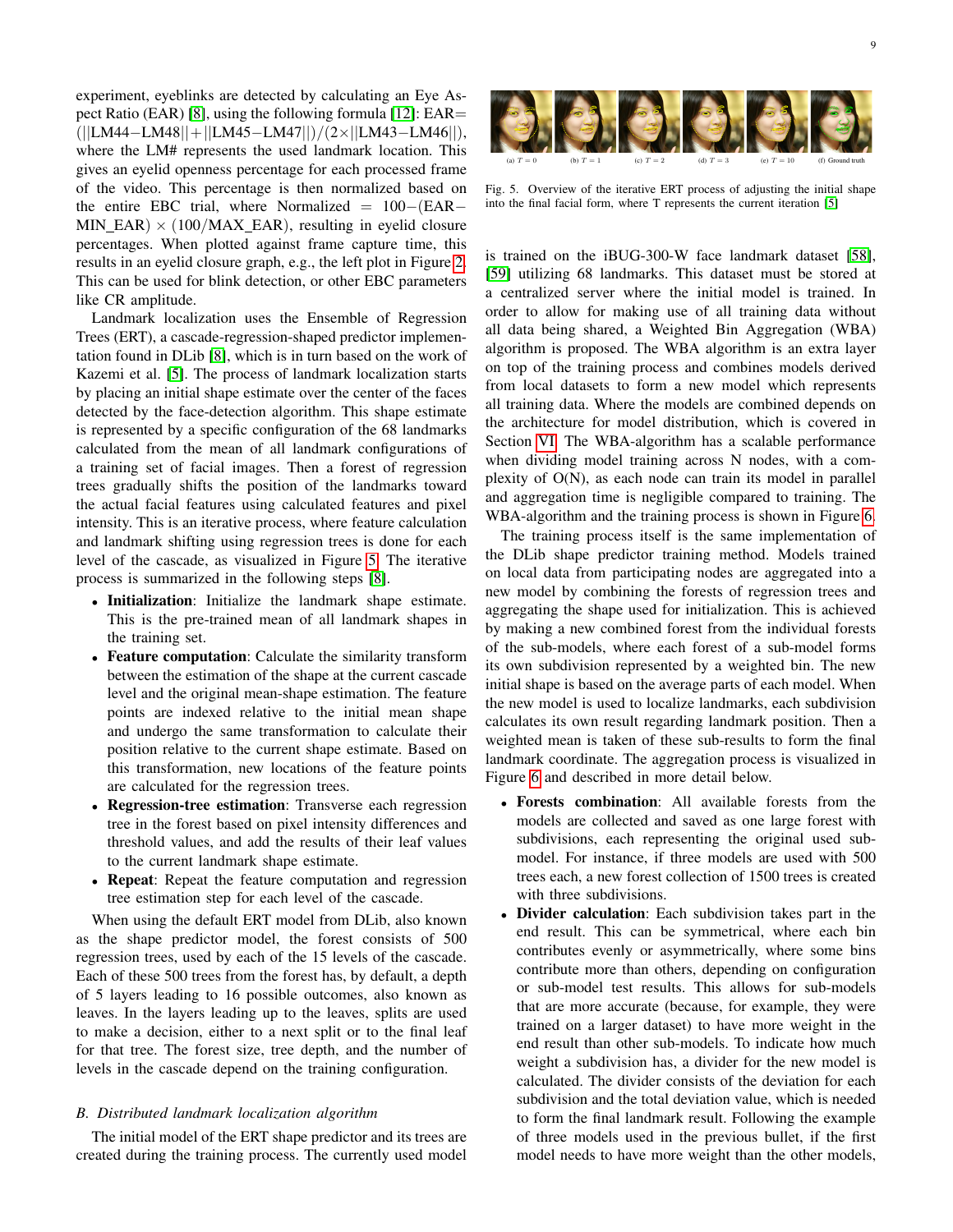

<span id="page-9-0"></span>Fig. 6. Landmark localizer model training and Weighted Bin Aggregation (WBA) overview for the ERT system. A new model can be trained from a selection of local training data, adding the available models together with models trained on other nodes. Available models are combined by WBA using forest aggregation to create a new model, where each forest represents a former model and has a weighted bin for its own sub-result. In the ERT process, the mean of these bins is used for the final result, therefore making use of all available training data without sending data between nodes.

then the divider can be calculated as 1.5 deviation for model 1, and 1.0 for models 2 and 3, resulting with a final total deviation of 3.5.

- Weighted bins creation: For each subdivision, a weighted bin is created. Each bin consists of a storage for the x and y values, and its deviation is given by the divider. If the new model is used, each subdivision calculates its own sub-results in parallel (according to the ERT steps described earlier), multiplies it by its own deviation, and stores it in the bin. To provide the end result, a weighted mean is calculated for both x and y values by dividing the summation of all bins by the total deviation value. This results in a coordinate representing a landmark, and this is repeated for all landmarks.
- **Init-shape aggregation:** Each subdivision of the new model uses the same shape to initialize the ERT process. The shape used by the new model is an average from all used sub-models. For each part, a mean is used from the same part across all used sub-models.

In order to test the WBA algorithm, new models were created using the described distributed approach and compared to models resulting from conventional training. Training requires the use of a dataset with landmark and face annotation in XML formatting compatible with the DLib training process. The iBUG-300-W facial annotations dataset is selected. This consists of a training and testing dataset, where the training set is composed of 6666 images and the testing dataset of 1008 images. The training set is split into six equal parts, each consisting of 1111 images. We trained models for each part of training, one model for all six parts combined, and one for each iterative combination of parts until all are combined. For training, the parameters in Table [III](#page-10-1) were used. The model based on all parts combined represents a model trained in a centralized server if all data are available. All sub-models were then combined using the aggregation approach described above in order to simulate distributed learning.

In order to check for the impact of the order in which we aggregate sub-models, multiple aggregation orders are used. Accuracy is then tested for each model using the test dataset. As the ERT system moves its landmarks towards the real location, instead of either placing or not placing a landmark, accuracy is not measured in true or false positives. Instead accuracy is measured in how close the final landmarks are to their real counterparts using the mean error rate. The mean error rate is derived from the mean difference in distance between placed landmarks by the predictor and those of the annotated dataset:

Mean error =  $\frac{1}{n} \sum_{i=1}^{n} (PLM_i - RLM_i)$ ,

where PLM represents the placed landmark, RLM the real landmark according to data annotation, and  $n$  the number of landmarks used by the model, in our case 68.

## *C. Evaluation results*

Table [IV](#page-10-2) lists the accuracy results measured as the mean error rate for models trained on a partial dataset, models trained on the complete dataset (Pall), those on the steps in between, and those derived from WBA model combination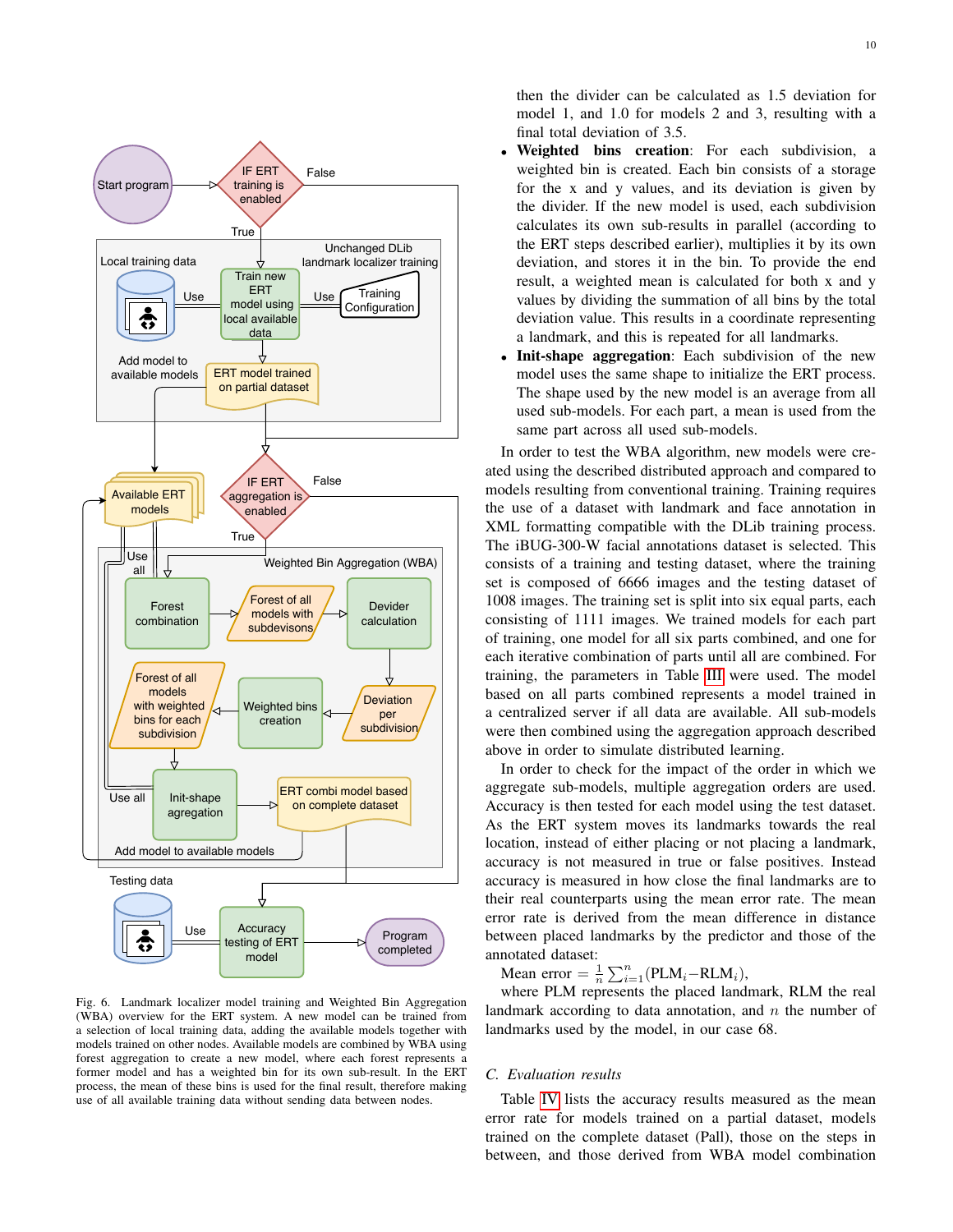<span id="page-10-1"></span>TABLE III TRAINING SETTINGS USED FOR DISTRIBUTED ERT TESTING

| Parameter |
|-----------|
| 20        |
| 0.1       |
| 5         |
| 400       |
| 20        |
| 10        |
| 500       |
| በ 1       |
|           |

#### TABLE IV

<span id="page-10-2"></span>ACCURACY RESULTS FOR THE TRADITIONAL ERT AND THE WBA DISTRIBUTED TRAINING ALGORITHM

| <b>Dataset</b>                    | Mean error rate |
|-----------------------------------|-----------------|
| iBUG-300-W-P1                     | 0.0727          |
| iBUG-300-W-P2                     | 0.0730          |
| iBUG-300-W-P3                     | 0.0717          |
| iBUG-300-W-P4                     | 0.0722          |
| iBUG-300-W-P5                     | 0.0723          |
| iBUG-300-W-P6                     | 0.0728          |
| iBUG-300-W-P1+P2                  | 0.0656          |
| iBUG-300-W-P1+P2+P3               | 0.0628          |
| iBUG-300-W-P1+P2+P3+P4            | 0.0589          |
| iBUG-300-W-P1+P2+P3+P4+P5         | 0.0572          |
| iBUG-300-W-Pall                   | 0.0568          |
| iBUG-300-W-COM(P1+P2)             | 0.0690          |
| iBUG-300-W-COM(P1+P2+P3)          | 0.0679          |
| iBUG-300-W-COM(P1+P2+P3+P4)       | 0.0665          |
| iBUG-300-W-COM(P1+P2+P3+P4+P5)    | 0.0662          |
| iBUG-300-W-COM(P1+P2+P3+P4+P5+P6) | 0.0662          |
| iBUG-300-W-COM(P6+P2+P4+P1+P5+P3) | 0.0662          |

(COM). The results show that models derived from the WBA have a lower mean error rate than models trained on a smaller dataset, e.g., the WBA combination of all models shows an 8% improvement over the best trained local model, P3. However, the aggregated models show an increased mean error rate when compared to a model trained directly on the same centralized data, e.g., The WBA combination of all models has an increase of 17% in mean error rate over Pall. It is estimated that the aggregated models are less assertive per level of the cascade when compared to direct training, due to smaller shifts in the landmarks. This means traditional learning has improved results and should be applied when possible, while WBA could be used when the data cannot be shared freely. In addition, the results show that WBA is independent of model input order.

#### VI. DISTRIBUTION ARCHITECTURE

<span id="page-10-0"></span>Both the proposed MWMA and WBA algorithms aggregate locally trained models, representing their local data with new models, which express the combined data. The aggregation processes of both algorithms are independent of location and model-distribution architecture, as both algorithms use models trained locally without dependency on results from other nodes. Moreover, the aggregation process does not have to take place on a certain node or to use the locally trained models in a certain order. Most related approaches in previous work can also be made location-independent, but some are more suitable for central processing, for example when the goal is to collect and process encrypted training data [\[39\]](#page-12-20), [\[40\]](#page-12-21). Independence means that the aggregation can take place at either node, or at the central server with or without own training data. This makes several configurations of the algorithms possible, by changing the model-distribution architecture, depending on operator choice or needed test-case functionality. For example, using a similar distribution architecture as in federated learning, a central-aggregation approach can be used, where locally trained models are sent to a central server, where aggregation takes place before sending the new model back to all nodes. A decentralized architecture is also possible, where each node is responsible for both training sub-models using locally available data, as well as aggregating using sub-models received from other nodes, leaving the choice of aggregation in the control of the node itself.

In this work, the Pool-Based Local Training and Aggregation (PBLTA) architecture for model distribution, Figure [7,](#page-11-18) is proposed. The PBLTA is a hybrid solution between the central and decentralized approaches, where locally trained sub-models are sent to a central pool storage labeled with information regarding type of datasets used and achieved accuracy. Other nodes download these sub-models and aggregate them locally into a new model. The new models resulting from this aggregation can be uploaded to the pool as well, to share them with other nodes. Which sub-models are downloaded for use or aggregation by a node is completely dependent on operator choice, allowing total control over when a model is created and on what sub-models are used.

Other nodes are also not required to share sub-models with the pool, or to participate evenly; one node can share submodels trained from 10000 images while another node can share a single sub-model trained on 600 images. The choice of what model to use for aggregation also allows weighing of the new model, biasing it toward a dataset of choice by including more models trained on that dataset or including a copy of those models in the aggregation process. As each node is responsible for the creation or downloading of the new main model, other nodes or the host of the pool are not required to preform maintenance work for other nodes. Each participant can focus independently on their own model.

The central pool itself is hosted by either one of the nodes or an untrusted third party. The pool does not have access to the training data, and only receives trained models with an information label. If a third party or rogue participant misuses access to the pool, models can leak to other parties. Leaking of trained models for both the HOG-algorithm and ERT is not a privacy concern, as training data cannot be extracted from that model.

In the EBC case study, the PBLTA model-distribution architecture is used together with the MWMA and WBA algorithms to allow distributed training of models for the HOG-algorithm and ERT system, respectively. However, the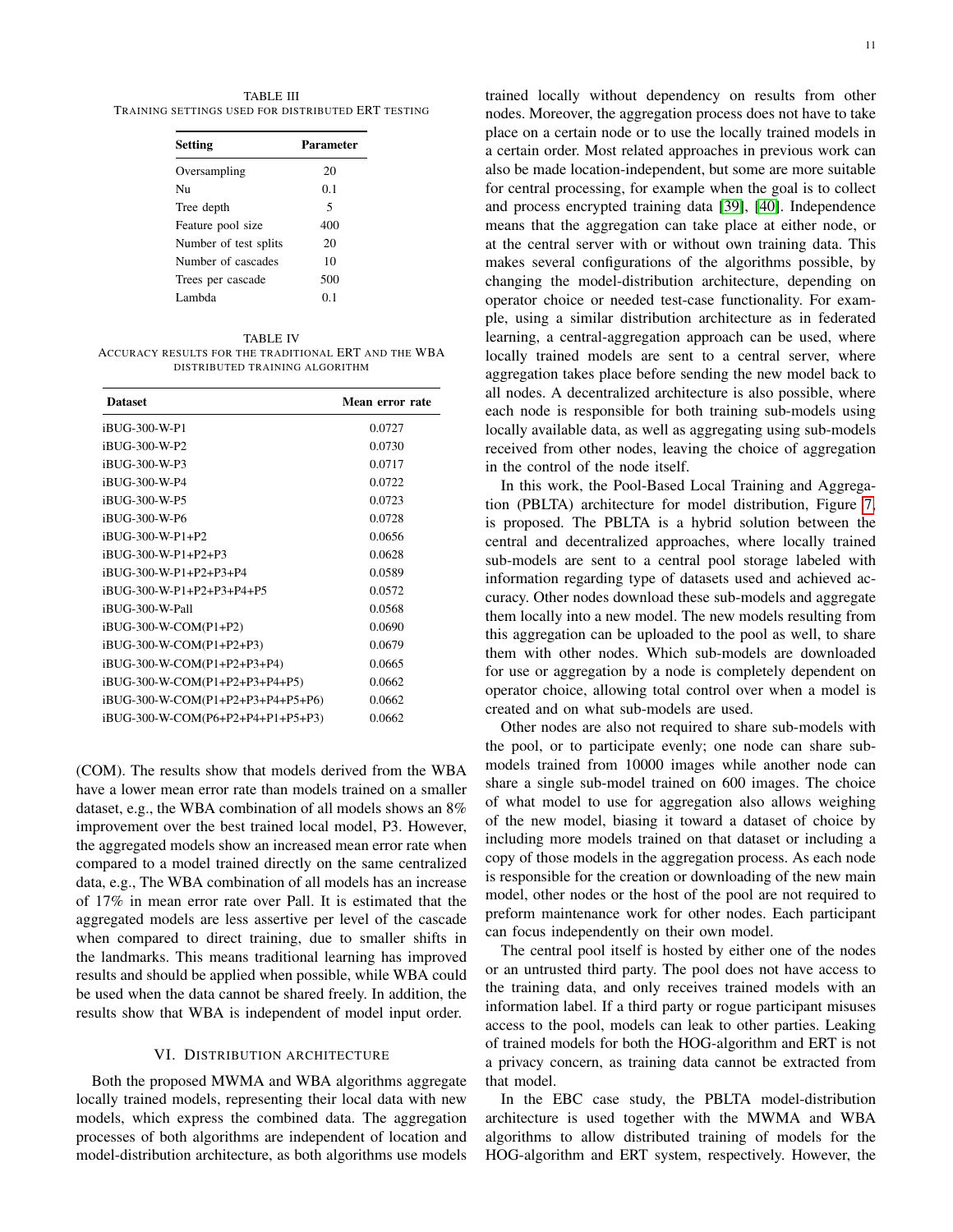

<span id="page-11-18"></span>Fig. 7. Overview of the Pool-Based Local Training and Aggregation (PBLTA) architecture for model distribution. Models are trained and combined locally. Created models are sent to a central pool server, allowing download from other nodes.

PBLTA architecture does not require these specific algorithms for model aggregation and can use most other algorithms for local or central model aggregation. In a central-aggregation setting, models of choice are combined before being sent to the node, making the server responsible for the computational load needed for aggregation.

# VII. CONCLUSIONS

This paper investigated the implementation of a distributed machine learning approach to train models for both face detection and landmark localization from distributed training data, without sharing data between the collaborating research sites. The new algorithms were explored using an eyeblink conditioning (EBC) case study, for which new models needed to be trained. As training data for the EBC case study were distributed across both the Princeton Neuroscience Institute and the Erasmus Medical Center, and sharing of data between participants was not possible due to privacy concerns, traditional machine learning did not allow the full use of the training data. Distributed machine learning, on the other hand, does not require raw data to be sent between nodes.

This work proposed two new algorithms for distributing the training of models for the HOG-algorithm and an ERT landmark localizer, and showed how new models can be aggregated from models trained on local datasets to achieve distributed machine learning. Both proposed algorithms are independent of the location of their model aggregation and have linear scalable performance, allowing custom model distribution architectures. Both the WBA and MWMA algorithms and local model training software have been made available for public use on the following GitHub repository: https://github.com/SLWZwaard/DMT.

Results showed that for the HOG-algorithm it was possible to combine trained models using the proposed Mean Weight Matrix Aggregation (MWMA) algorithm, leading to an increase of recall accuracy of 0.9% when compared to traditional training. The distribution of ERT training using the Weighted Bin Aggregation (WBA) algorithm was shown to be possible, while reducing the error rate by at least 8% over the best individual locally trained model without data sharing, but with a 17% increase in error rate compared to traditional training.

For model distribution, a Pool-Based Local Training and Aggregation (PBLTA) architecture was proposed. Using poolbased storage, models can be shared between collaborators at different research sites for both algorithms. Models trained or aggregated locally can be shared to the pool, and downloaded models can be aggregated into new models. This allows collaborators to choose what models they want to use and what models they want to share with others. With new distributed algorithms to train, aggregate models, and the PBLTA architecture, new models can be created for the eyeblink conditioning paradigm without privacy concerns. While these algorithms were explored for this case study, they are not limited to facial landmark localization and can generalize to others forms of object detection and landmark localization.

# **REFERENCES**

- <span id="page-11-0"></span>[1] J. Konečný, B. McMahan, and D. Ramage, "Federated optimization: Distributed optimization beyond the datacenter," 2015.
- <span id="page-11-1"></span>[2] D. Enthoven and Z. Al-Ars, "An overview of federated deep learning privacy attacks and defensive strategies," *arXiv:2004.04676*, 2020.
- <span id="page-11-2"></span>[3] N. Dalal and B. Triggs, "Histograms of oriented gradients for human detection," in *Computer Vision and Pattern Recognition, 2005. CVPR 2005. IEEE Computer Society Conference on*, vol. 1, 2005, pp. 886– 893.
- <span id="page-11-3"></span>[4] P. F. Felzenszwalb, R. B. Girshick, D. McAllester, and D. Ramanan, "Object detection with discriminatively trained part-based models," *IEEE transactions on pattern analysis and machine intelligence*, vol. 32, no. 9, pp. 1627–1645, 2010.
- <span id="page-11-4"></span>[5] V. Kazemi and J. Sullivan, "One millisecond face alignment with an ensemble of regression trees," in *Proceedings of the IEEE Conference on Computer Vision and Pattern Recognition*, 2014, pp. 1867–1874.
- <span id="page-11-5"></span>[6] W.-Y. Loh, "Classification and regression trees," *Wiley Interdisciplinary Reviews: Data Mining and Knowledge Discovery*, vol. 1, pp. 14–23, 2011.
- <span id="page-11-6"></span>[7] S. Zafeiriou, C. Zhang, and Z. Zhang, "A survey on face detection in the wild: past, present and future," *Computer Vision and Image Understanding*, vol. 138, pp. 1–24, 2015.
- <span id="page-11-7"></span>[8] P. Bakker, H.-J. Boele, Z. Al-Ars, and C. Strydis, "Real-time face and landmark localization for eyeblink detection," *arXiv:2006.00816*, 2020.
- <span id="page-11-8"></span>[9] G. Chassang, "The impact of the eu general data protection regulation on scientific research," *ecancermedicalscience*, vol. 11, 2017.
- <span id="page-11-9"></span>[10] I. P. Pavlov and G. V. Anrep, *Conditioned Reflexes: An Investigation of the Physiological Activity of the Cerebral Cortex*. Oxford University Press: Humphrey Milford, 1927.
- <span id="page-11-10"></span>[11] B. C. Reeb-Sutherland and N. A. Fox, "Eyeblink conditioning: A noninvasive biomarker for neurodevelopmental disorders," *Journal of Autism and Developmental Disorders*, vol. 45, pp. 376–394, 2015.
- <span id="page-11-11"></span>[12] T. Soukupová and J. Cech, "Real-time eye blink detection using facial landmarks," in *21st Computer Vision Winter Workshop*, 2016.
- <span id="page-11-12"></span>[13] M. Köstinger, P. Wohlhart, P. M. Roth, and H. Bischof, "Annotated facial landmarks in the wild: A large-scale, real-world database for facial landmark localization," 2011, pp. 2144–2151.
- <span id="page-11-13"></span>[14] M. Phillips, "International data-sharing norms: from the oecd to the general data protection regulation (gdpr)," *Human genetics*, vol. 137, no. 8, pp. 575–582, 2018.
- <span id="page-11-14"></span>[15] A. Diez-Olivan, J. Del Ser, D. Galar, and B. Sierra, "Data fusion and machine learning for industrial prognosis: Trends and perspectives towards industry 4.0," *Information Fusion*, vol. 50, pp. 92–111, 2019.
- <span id="page-11-15"></span>[16] H. Helmiriawan and Z. Al-Ars, "Multi-target regression approach for predictive maintenance in oil refineries using deep learning," *International Journal of Neural Networks and Advanced Applications*, vol. 6, pp. 18–24, 2019.
- <span id="page-11-16"></span>[17] L. Yao and Z. Ge, "Big data quality prediction in the process industry: A distributed parallel modeling framework," *Journal of Process Control*, vol. 68, pp. 1–13, 2018.
- <span id="page-11-17"></span>[18] D. Peteiro-Barral and B. Guijarro-Berdiñas, "A survey of methods for distributed machine learning," *Progress in Artificial Intelligence*, vol. 2, no. 1, pp. 1–11, 2013.